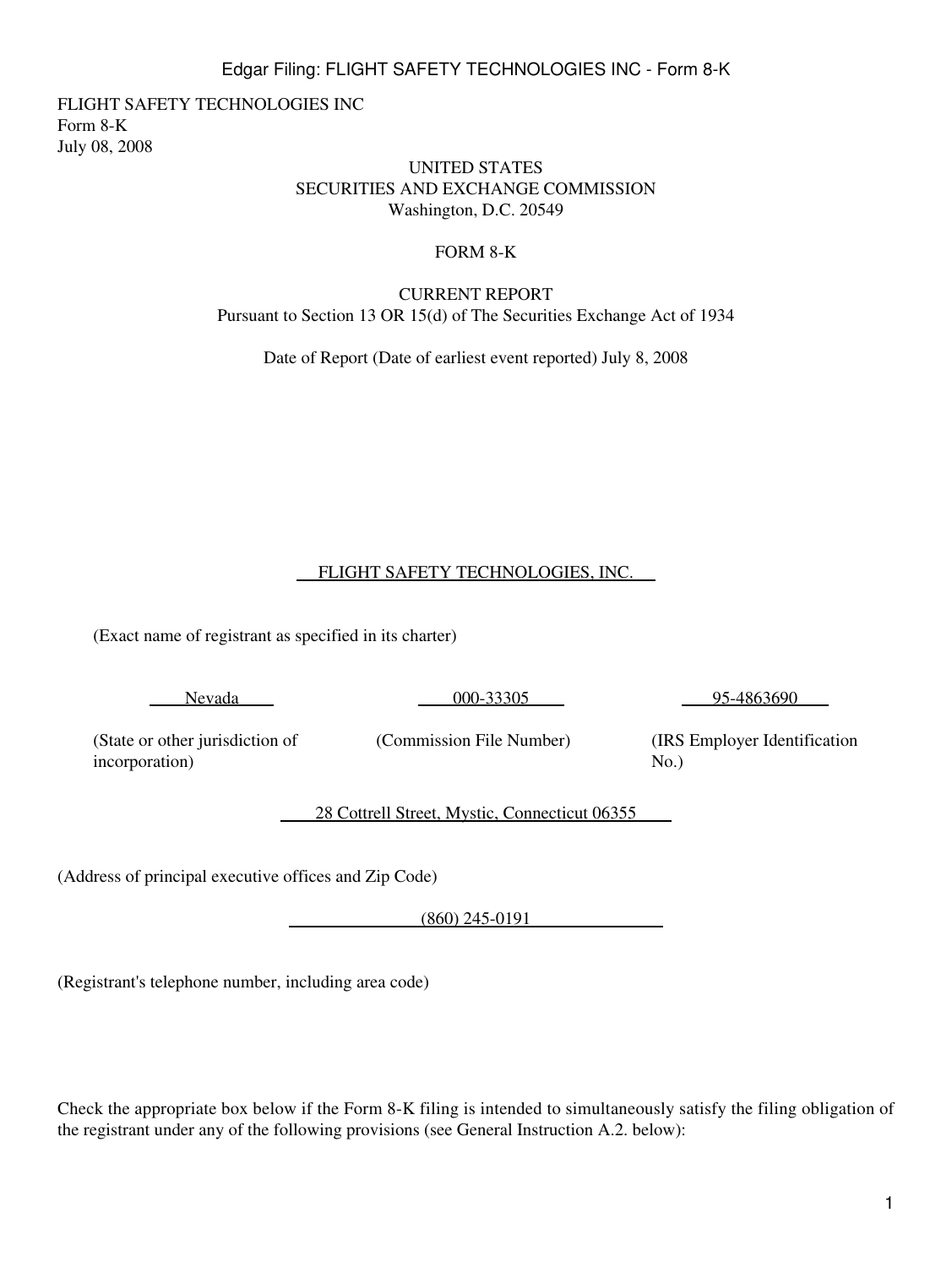# Edgar Filing: FLIGHT SAFETY TECHNOLOGIES INC - Form 8-K

- o Written communications pursuant to Rule 425 under the Securities Act (17 CFR 230.425)
- o Soliciting material pursuant to Rule 14a-12 under the Exchange Act (17 CFR 240.14a-12)
- o Pre-commencement communications pursuant to Rule 14d-2(b) under the Exchange Act (17 CFR 240.14d-2(b))
- o Pre-commencement communications pursuant to Rule 13e-4(c) under the Exchange Act (17 CFR 240.13e-4(c))

Cautionary Statement Pursuant to Safe Harbor Provisions of the Private Securities Litigation Reform Act of 1995:

"Safe Harbor" statement under the Private Securities Litigation Reform Act of 1995: This report contains forward looking statements identified by the use of words such as should, believes, plans, goals, expects, may, will, objectives, missions, or the negative thereof, other variations thereon or comparable terminology. Such statements are based on currently available information which management has assessed but which is dynamic and subject to rapid change due to risks and uncertainties that affect our business, including, but not limited to, whether the government will implement WVAS at all or with the inclusion of a SOCRATES® wake vortex sensor, the impact of competitive products and pricing, limited visibility into future product demand, slower economic growth generally, difficulties inherent in the development of complex technology, new products sufficiency, availability of capital to fund operations, research and development, fluctuations in operating results, and other risks detailed from time to time in our filings with the Securities and Exchange Commission. Any statements that express or involve discussions with respect to predictions, expectations, beliefs, plans, projections, objectives, goals, assumptions or future events or performance are not statements of historical fact and may be forward looking statements. Forward looking statements involve a number of risks and uncertainties which could cause actual results or events to differ materially from those presently anticipated.

Note: Information in this report is furnished pursuant to Item 3.01.

On July 3, 2008, Flight Safety Technologies, Inc. (AMEX:FLT) received notice from the American Stock Exchange that, based on the recent Amex status review of the company's plan to regain compliance with certain Amex continued listing standards, the Amex has determined it is appropriate for it to initiate delisting of the company's securities from the Amex. The company has decided to exercise its right to appeal the Amex delisting decision and has requested a hearing before a committee of the Amex. There can be no assurance the company's requests for continued listing will be granted as a result of such appeal or otherwise.

As previously announced, the company originally was notified by the Amex on October 12, 2007 that the company no longer complied with the Amex's continued listing standards due to shareholder's equity of less than \$4 million and net losses in three of its four most recent fiscal years as set forth in Section 1003(a)(ii) of the Amex Company Guide, and that its securities would, therefore, be delisted from the Amex if the company did not show periodic progress in performing the plan of compliance the Amex accepted from the company on February 1, 2008.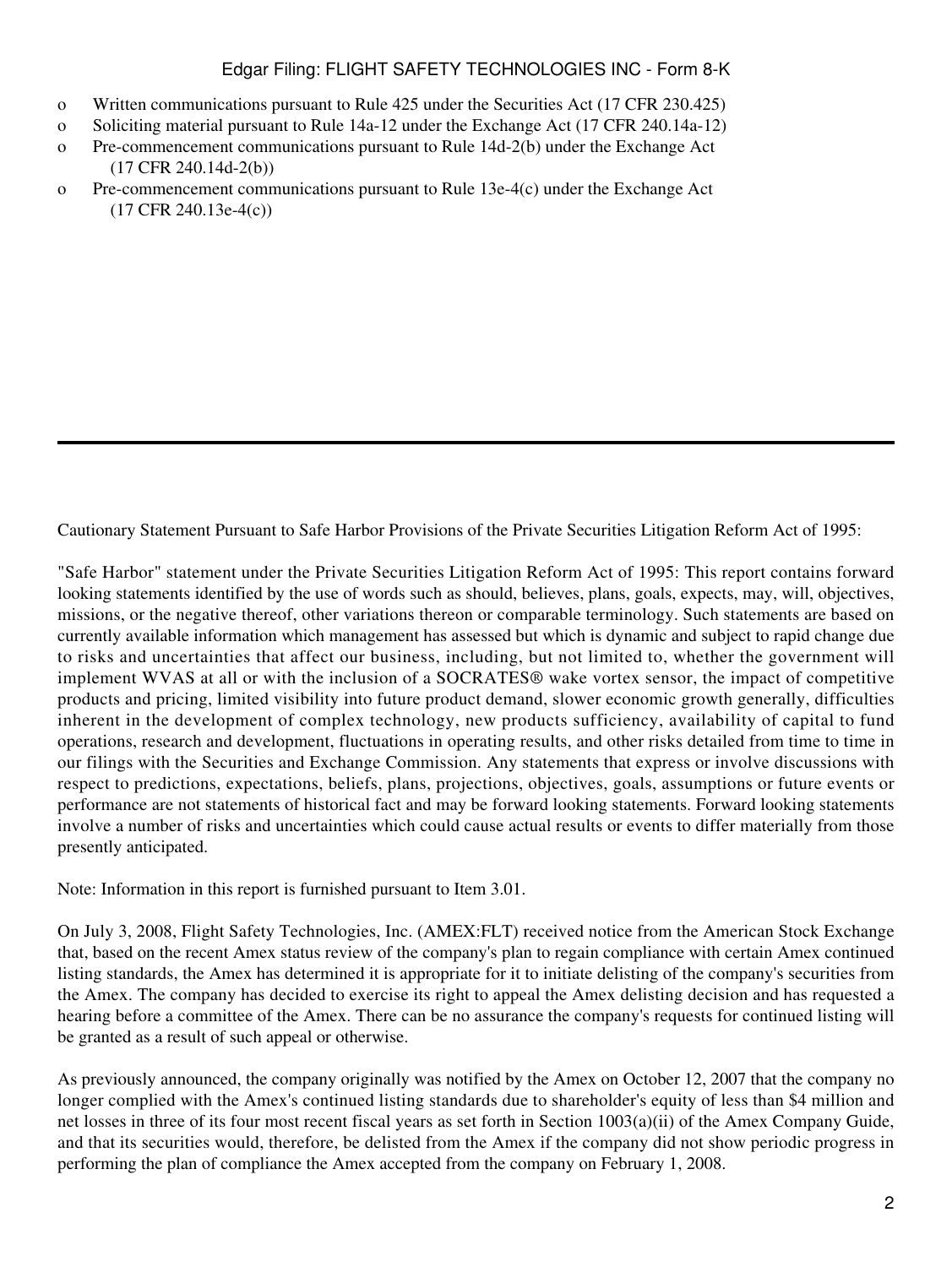## Edgar Filing: FLIGHT SAFETY TECHNOLOGIES INC - Form 8-K

The company is continuing to pursue various arrangements to fund its technologies and enhance its financial condition but there can be no assurance as to whether or when the company will complete any such arrangements or the impact of such arrangements on the company.

Item 9.01. FINANCIAL STATEMENTS AND EXHIBITS

(d) Exhibits.

Exhibit No. Description

99.1

Press Release dated July 8, 2008

1

#### SIGNATURE

Pursuant to the requirements of the Securities Exchange Act of 1934, the registrant has duly caused this report to be signed on its behalf by the undersigned hereunto duly authorized.

| FLIGHT SAFETY TECHNOLOGIES, INC.                    |  |
|-----------------------------------------------------|--|
| Date: July 8, 2008                                  |  |
|                                                     |  |
| /s/ William B. Cotton                               |  |
| William B. Cotton<br><b>Chief Executive Officer</b> |  |